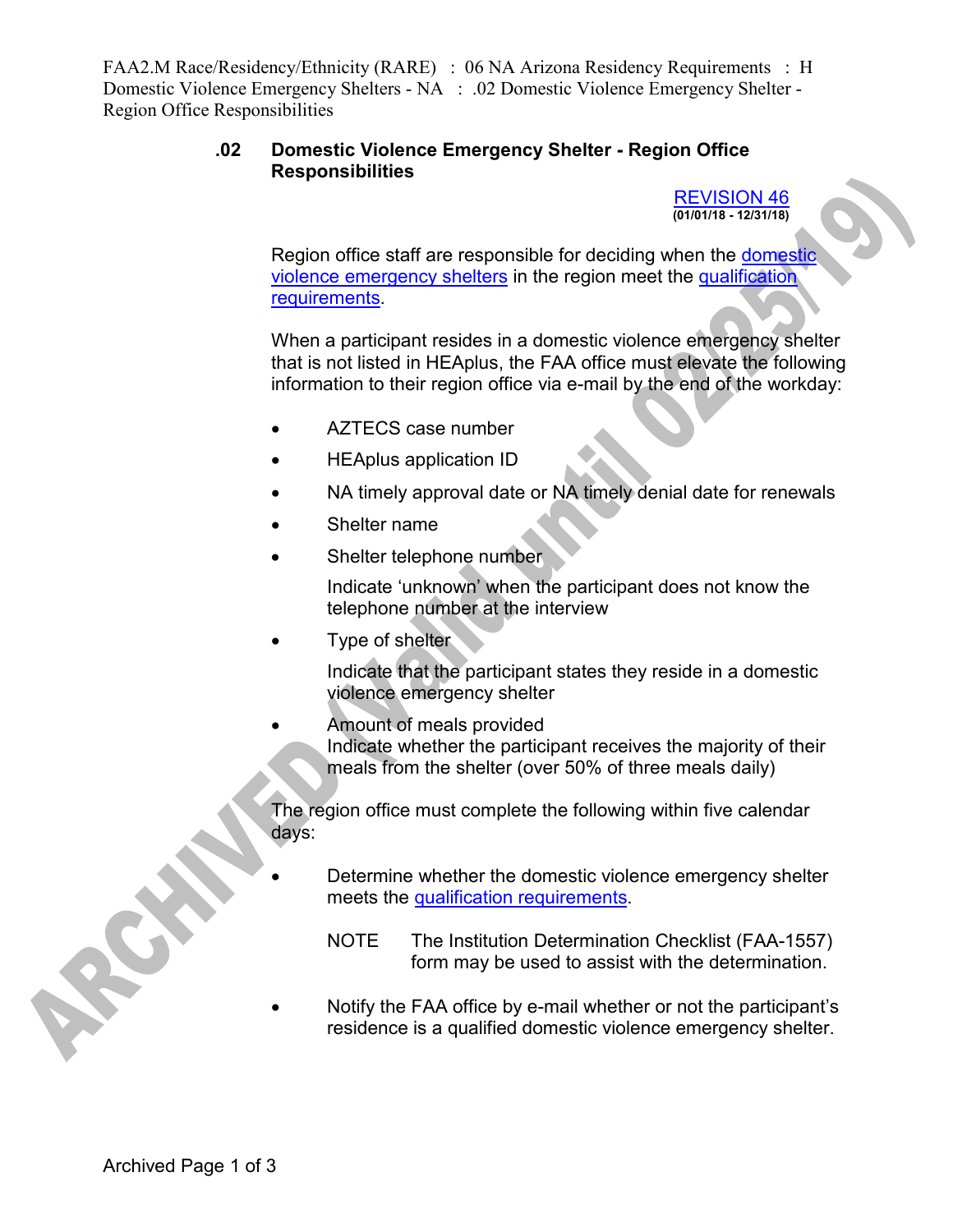FAA2.M Race/Residency/Ethnicity (RARE) : 06 NA Arizona Residency Requirements : H Domestic Violence Emergency Shelters - NA : .02 Domestic Violence Emergency Shelter - Region Office Responsibilities

- NOTE When the participant residence is not a qualified domestic violence emergency shelter, the participant resides in an institution and is not eligible for NA benefits.
- When the shelter meets the qualification requirements of a domestic violence emergency shelter, forward the original e-mail to FAA Systems Help Desk. Ensure the e-mail includes all of the following information:
	- A request that the shelter be added to the list of domestic violence emergency shelters in HEAplus.
	- Name of the shelter
	- City that the shelter is located
	- Phone number of the shelter
	- The start date that the shelter became eligible or current date, when unknown
	- The end date that the shelter will no longer be eligible or one year from the current date, when unknown

FAA Systems elevates the request so that HEAplus is updated appropriately.

The region office must keep track of each of the domestic violence emergency shelters in their area. It is the region office's responsibility to make sure that domestic violence emergency shelters listed in HEAplus meet the qualification requirements. Qualification requirements must be reviewed at least once every 12 months.

Prior to the end date of each domestic violence emergency shelter listed in HEAplus, the region office must complete the following:

- Redetermine that the domestic violence emergency shelter still meets the qualification requirements.
- When the shelter meets the qualification requirements of a domestic violence emergency shelter, the end date must be changed in HEAplus.

Send an e mail to FAA Systems Help Desk which includes all of the following information:

- A request that the end date for the shelter be changed in HEAplus
- Name of the shelter